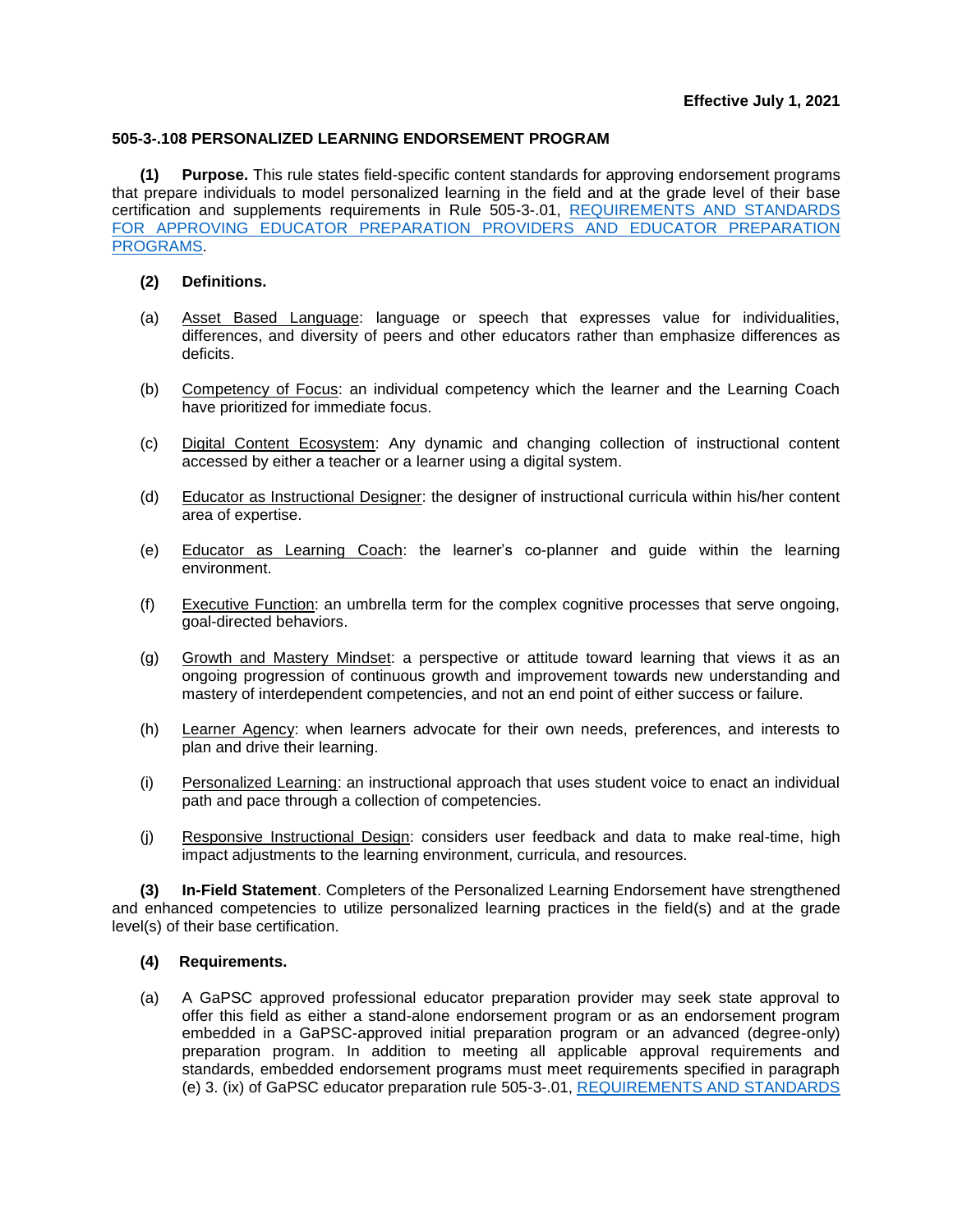[FOR APPROVING EDUCATOR PREPARATION PROVIDERS AND EDUCATOR](https://www.gapsc.com/Rules/Current/EducatorPreparation/505-3-.01.pdf?dt=%3C%25#Eval()  [PREPARATION PROGRAMS.](https://www.gapsc.com/Rules/Current/EducatorPreparation/505-3-.01.pdf?dt=%3C%25#Eval()

- (b) To receive approval, a GaPSC-approved educator preparation provider shall offer a preparation program described in program planning forms, catalogs, and syllabi addressing the following standards for the preparation of teachers informed by the Educator Competencies for Personalized, Learner-Centered Teaching published in 2015 by the Council of Chief State School Officers:
	- 1. Prioritized Executive Function: The candidate explicitly teaches students the skills of executive function (self-regulation, emotional responsibility, task completion, working memory, cognitive flexibility, time management, reflection, etc.), teaches practices of metacognition, and prepares the learning environment to promote learner agency. The candidate will:
		- (i) prepare learners to take responsibility for their learning through the acquisition and practice of executive function;
		- (ii) design and transform curricula that supports learner acquisition and practice of executive function by considering the cognitive development of the learner; and
		- (iii) measure and report growth in learner executive function to coach learners towards independence.
	- 2. Learner Agency: The candidate teaches and encourages learners to advocate for their needs, preferences, and interests to plan and drive their learning. The candidate will:
		- (i) support learners in identifying and advocating for their preferred modalities, talents, and interests when co-planning experiences that support mastery;
		- (ii) create a flexible or innovative learning environment that supports learner agency; and
		- (iii) ensure learning experiences reflect preferred modalities, talents, and interests when co-planning experiences that support mastery.
	- 3. Asset-Based Dispositions: The candidate uses asset-based language and classroom practices to serve all learners. The candidate will:
		- (i) encourage all learners to value his/her own individualities and the diversity of peers and other educators as assets;
		- (ii) practice responsive pedagogy and curriculum design in a way that promotes diverse learner characteristics as assets; and
		- (iii) value diverse learner characteristics and demonstrates a belief that all students can learn any competency given adequate resources and time through asset based language.
	- 4. Growth and Mastery Mindset: The candidate defines learning as an ongoing progression by embracing a growth and mastery mindset, rejecting the binary of success and failure. The candidate will:
		- (i) prepare learners to monitor their own pace and progress and persevere towards mastery, embracing mistakes as learning opportunities;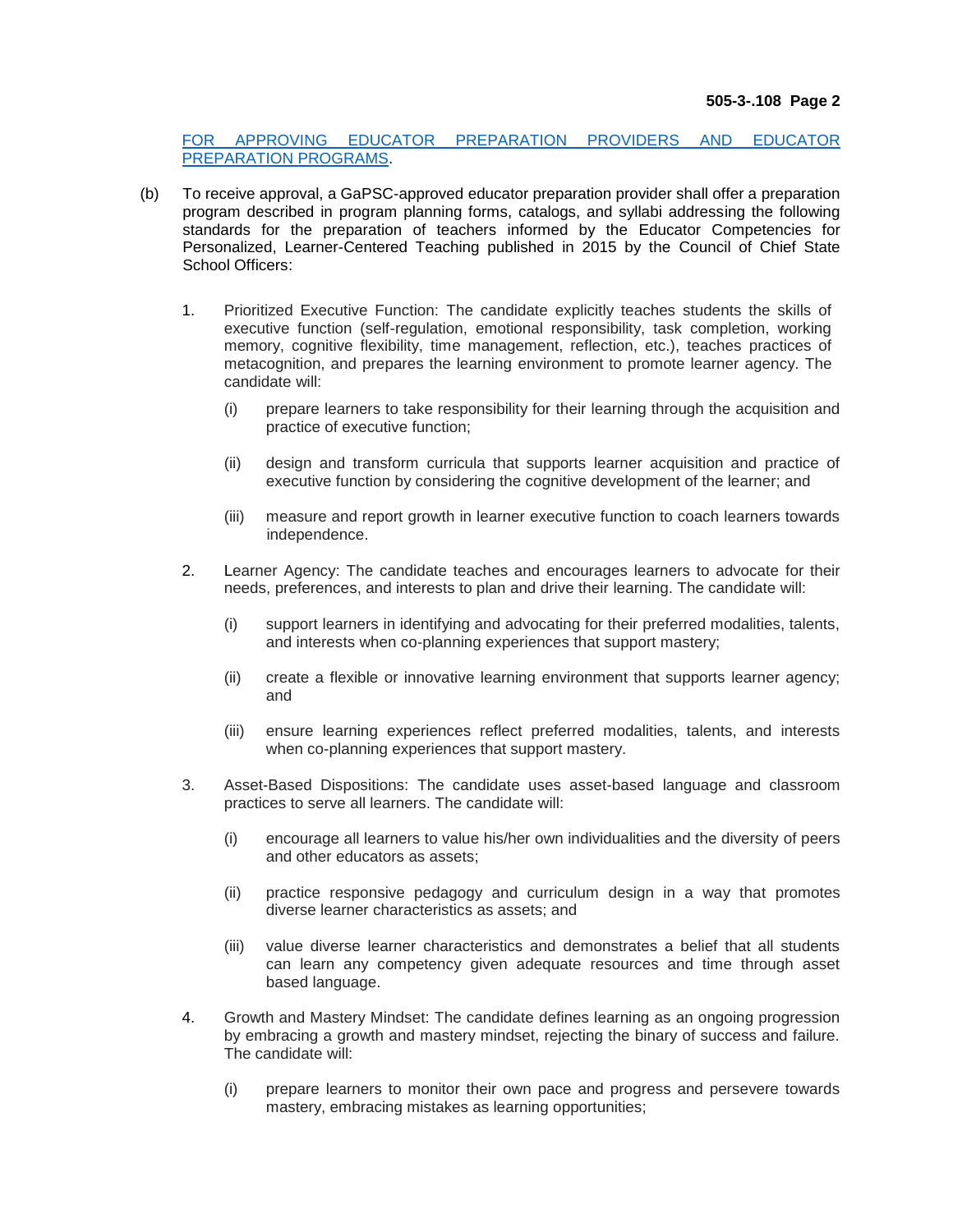- (ii) identify causes of learner struggles, prescribe solutions, and co-plan with learners to set short and long-term goals for growth; and
- (iii) design and implement adaptive tools, strategies and learning experiences to support growth towards mastery for all learners.
- 5. Authentic and Adaptive Assessment: The candidate co-plans with the learner to collect evidence of mastery using varied and data-rich performances that are on-going, authentic, flexible, and relevant. The candidate will:
	- (i) prepare learners to self-assess by identifying, documenting, and defending formal and informal learning experiences to build an assessed portfolio as evidence of mastery;
	- (ii) consider multiple means of demonstration when co-designing assessments aligned to competencies; and
	- (iii) assess learner experiences (formal and informal) in diagnostic, formative and summative ways as they align to mastery using authentic and adaptive assessments.
- 6. Flexible Educational Resources: The candidate provides the learner access to flexible resources when co-planning unique ways to master competencies. These include, but are not limited to the resources available in the digital content ecosystem. The candidate will:
	- (i) provide opportunity for learners to seek or select content from a curated menu of educational resources that address the competencies;
	- (ii) employ engaging pedagogies and research-based best practices of instructional design to curate, mine, create, and organize high impact educational resources and make them accessible to learners; and
	- (iii) monitor and observe the effectiveness of educational resources in real-time and suggest or seek alternatives as needed.
- 7. Individualized Path: The candidate prepares learners to be aware of competency-based learning progressions and to make informed choices in co-planning a unique pathway and pace towards mastery of the curriculum. The candidate will:
	- (i) co-plan and co-design with the learner a challenging learning pathway towards mastery while considering the interdependencies within and across content(s);
	- (ii) use data of previously assessed competencies to coach and co-plan current and future learning paths; and
	- (iii) facilitate and coach the learner towards independence in mastering the content.
- 8. Dynamic Communication: The candidate facilitates communication that flows multidirectionally from all stakeholders to meet learner needs in a variety of flexible formats. The candidate will:
	- (i) coach learners to initiate communication with all stakeholders as s/he advocates for her/himself and others;